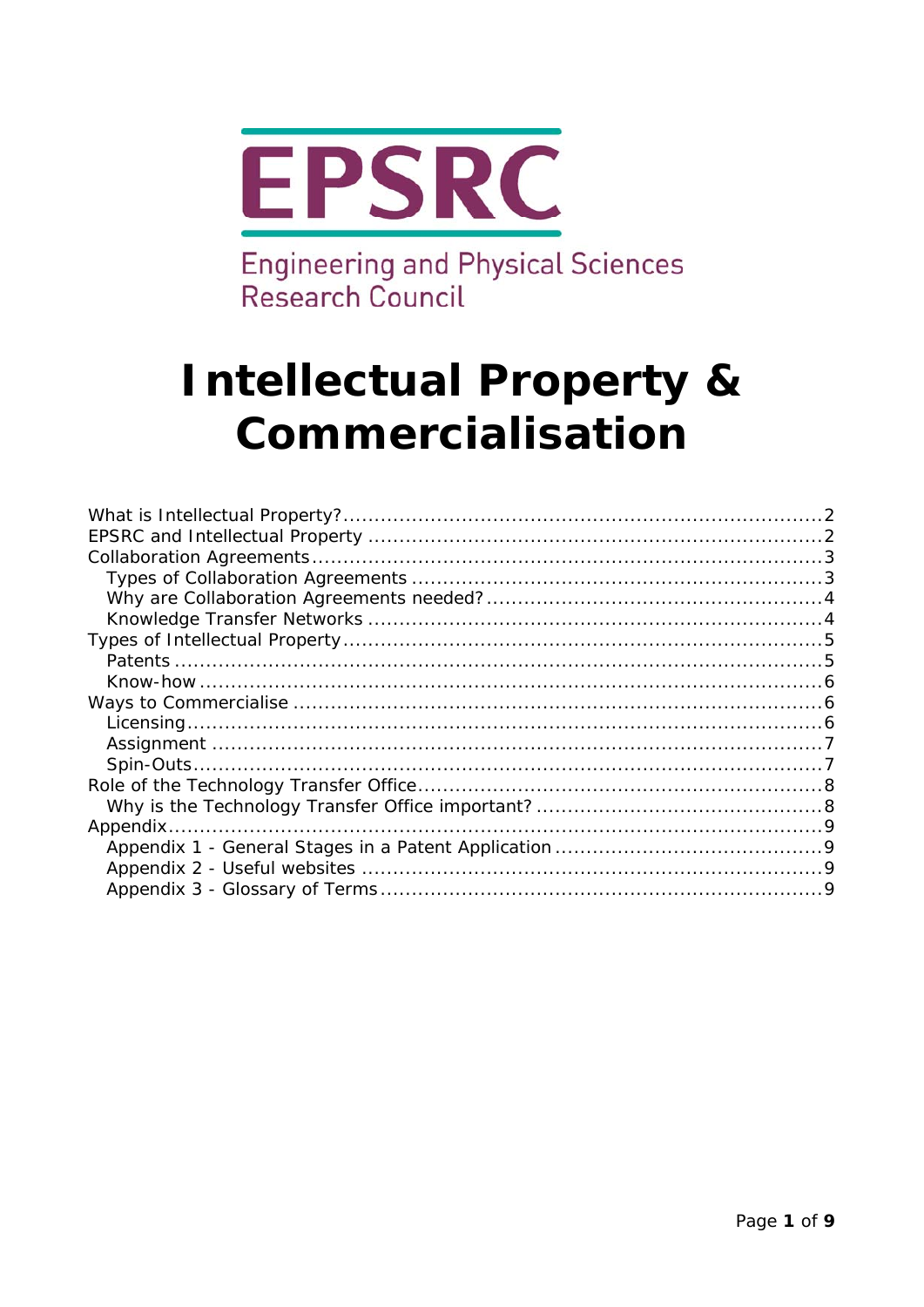# <span id="page-1-0"></span>**What is Intellectual Property?**

"Intellectual Property" is a generic term that is commonly associated with Patents. In fact the term encompasses outputs of literary, artistic, industrial and scientific accomplishments. If these outputs can be identified there are various forms of legal protection available.

The owner of any Intellectual Property (IP) can also be financially rewarded for its use. This is because like property built of brick and mortar, if ownership can be clearly established IP can be sold, leased, licensed, assigned or mortgaged.

|                         | Trademarks | Copyright | Design<br>Rights | Registered<br>Design | Patents | Confidential<br>Information |
|-------------------------|------------|-----------|------------------|----------------------|---------|-----------------------------|
| Written<br>Words        | X          | X         |                  |                      |         | $\boldsymbol{\mathsf{X}}$   |
| Product Name            | X          |           |                  |                      |         |                             |
| Design / Logo           | X          | X         |                  |                      |         | X                           |
| Technical<br>Drawing    |            | X         | X                | X                    |         |                             |
| Computer<br>Programme   |            | X         | X                |                      | X       | X                           |
| <b>Test Method</b>      |            |           |                  |                      | X       | X                           |
| Manufacturing<br>Method |            |           |                  |                      | X       | X                           |
| Chemical<br>Process     |            |           |                  |                      | X       | X                           |
| Databases               |            | X         |                  |                      |         | X                           |
| Maps                    |            | X         |                  |                      |         |                             |
| Methodology             |            |           |                  |                      |         | X                           |
| Research<br>Information |            | X         |                  |                      |         | X                           |

The various forms of protection are listed in the table below:

## <span id="page-1-1"></span>**EPSRC and Intellectual Property**

EPSRC makes no claim to the Intellectual Property Rights (IPR) arising from the research we fund. We prefer that the Intellectual Property Rights generated reside with the University that generates it. We suggest a flexible approach. We do not lay down any prescriptive rules about how Intellectual Property should be identified or managed.

We do however expect Universities to manage their IP and to make sure that those generating the IP get appropriate benefit from its exploitation. Unless arrangements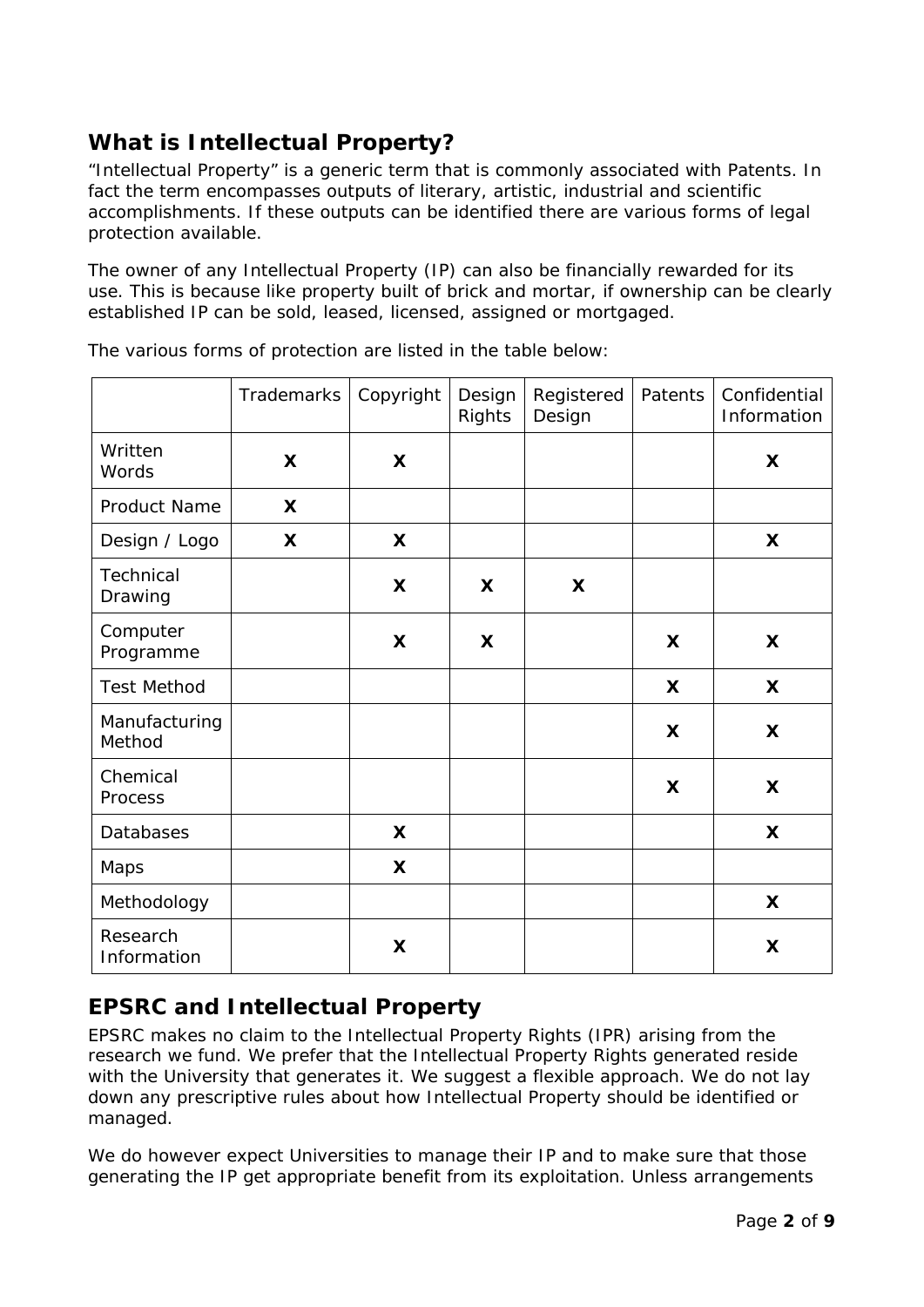have been made in advance, our guideline is that IP resides with the generating University.

However, even though we are not prescriptive about what happens to any arising Intellectual Property, we do require any Collaboration Agreements to be signed within 6 months of the grant offer being made. A Collaboration Agreement must be signed by all relevant parties before the research project can commence.

Finally, we acknowledge that IP is normally identified and managed not solely by the Academics, but, the Academics in partnership with their Technology Transfer Offices or Research Innovation Services.

## **Collaboration Agreements**

<span id="page-2-0"></span>Collaboration is an important aspect of the research supported by the EPSRC. Collaborative activities most often take the form of the joint pursuit of research with industry. In recognition of this we suggest that there is a Collaboration Agreement in place. We require that a Collaboration Agreement must be agreed and signed within 6 months of your grant being awarded.

As a minimum any Collaborative Agreement should cover the following:

- Arrangements for the management of the project.
- Responsibilities and liabilities of each party.
- Arrangement for the treatment of Intellectual Property.
- Reporting arrangements and confidentiality provisions including publication.
- Consequences of termination and dispute resolution.

The terms of the Collaboration Agreement must not conflict with EPSRC's terms and conditions.

#### **Types of Collaboration Agreements**

<span id="page-2-1"></span>The type of agreement used will depend on the type of collaboration and the collaborators. If you are only collaborating with Universities the agreement will be different to a collaboration agreement where you are collaborating with Industry.

There are a range of template agreements available. The Lambert Toolkit has sample agreements that cover collaborations with industrial collaborators. The below table outlines the template agreements available for large consortiums.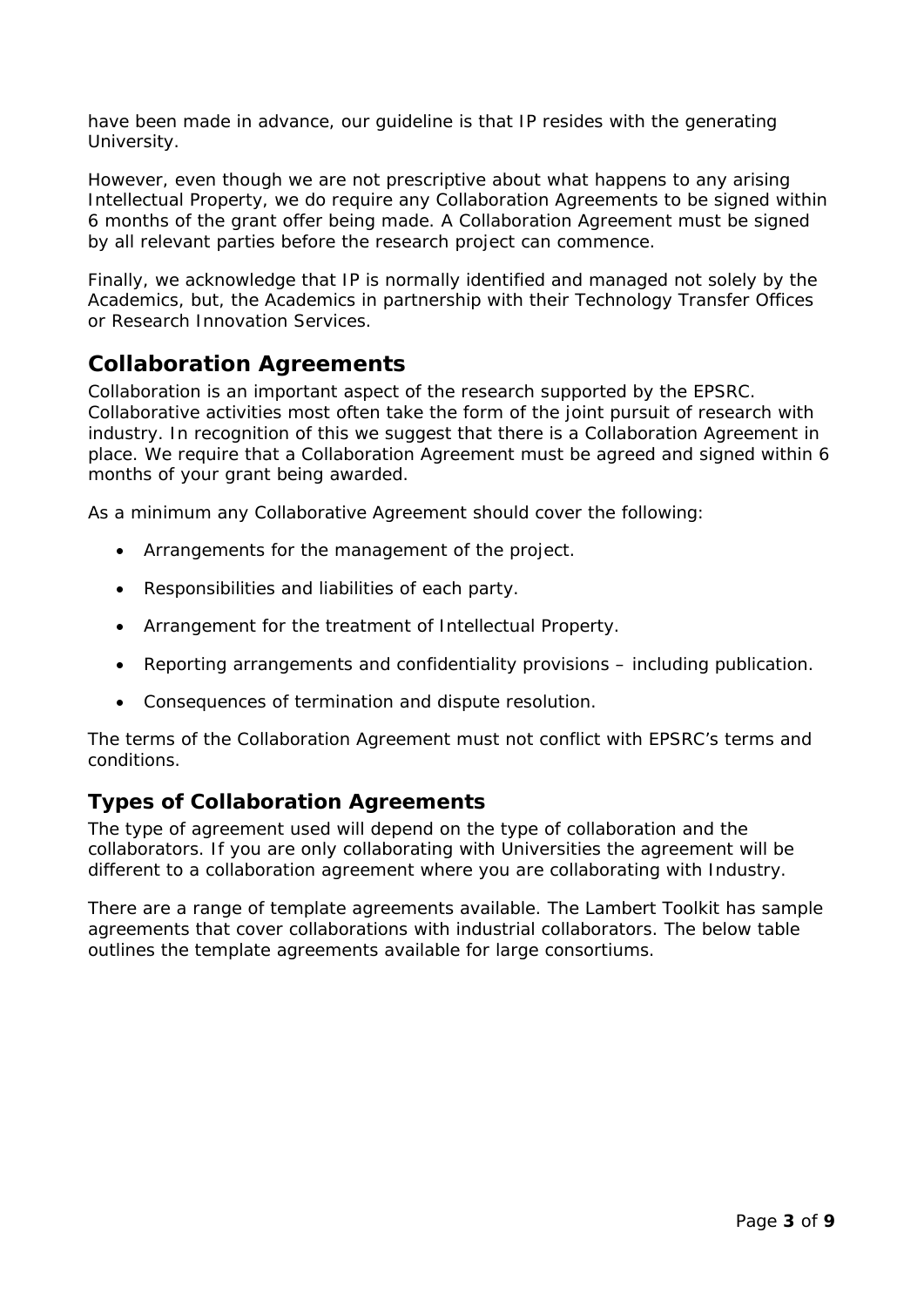| Type of<br>agreement | <b>Description</b>                                                                                                                                                                                                             |
|----------------------|--------------------------------------------------------------------------------------------------------------------------------------------------------------------------------------------------------------------------------|
| Agreement A          | Each member of the Consortium owns the IP in the Results that<br>it creates and grants each of the other parties a non-exclusive<br>licence to use those Results for the purposes of the Project and<br>for any other purpose. |
| Agreement B          | The other parties assign their IP in the Results to the lead<br>Exploitation Party who undertakes to exploit the Results.                                                                                                      |
| Agreement C          | Each party takes an assignment of IP in the Results that are<br>germane to its core business and undertakes to exploit those<br>Results.                                                                                       |
| Agreement D          | Each member of the Consortium owns the IP in the Results that<br>it creates and grants each of the other parties a non-exclusive<br>licence to use those Results for the purposes of the Project only.                         |

The Toolkit also has a range of template agreements aimed at smaller collaborations.

#### **Why are Collaboration Agreements needed?**

<span id="page-3-0"></span>Collaboration Agreements are needed because they:

- Formally set out each parties contributions and liabilities.
- Give details of the management system for monitoring and evaluating the research project.
- States who will have ownership of any arising IP and who will have prosecution responsibility if there are any infringements.
- Clearly sets out what any arising IP can be used for whether it can be commercially deployed or simply used for teaching/internal use.
- States who will take the lead in any commercial exploitation.
- States if there is to be any parties who are simply giving kind support.

#### **Knowledge Transfer Networks**

<span id="page-3-1"></span>Knowledge Transfer Networks (KTNs) were developed to improve the flow of knowledge within academic communities and to encourage innovation through knowledge transfer. They can also be used as a forum to meet potential collaborators, both industrial and academic.

The KTNs are managed by the Technology Strategy Board (TSB). For further information please visit their website which is listed in Appendix 2.

Many communities have used the idea of KTNs to create their own forums. Many of the forums accept the culture of open innovation and use it to their advantage.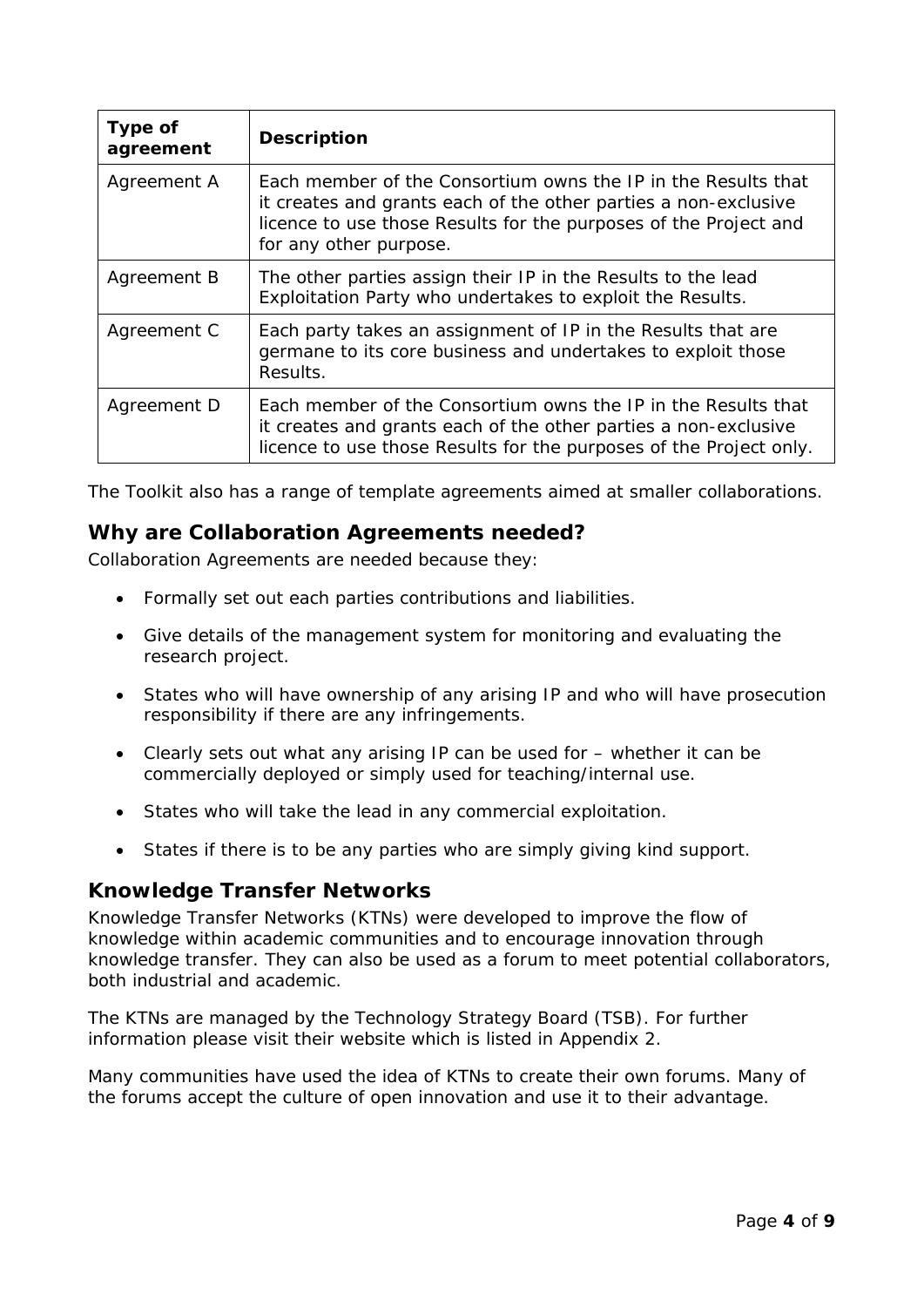An example of this can be seen below:

#### **Case Study:**

During a large research project an online forum was set up between the researchers involved in the project as they were all based in different Universities. The forum grew from a simple online discussion forum to a group that meet quarterly to any issues that may have arisen.

The group also increased in terms of members. It became a useful resource as it has created a pool of researchers where collaborations are common as is asking for assistance on particular issues without confidentiality and disclosure being an issue.

## <span id="page-4-0"></span>**Types of Intellectual Property**

#### <span id="page-4-1"></span>**Patents**

Patents are generally intended to protect products or processes that contain new technical aspects. The majority of Patents are for improvements to technology, or processes that already exist; they are concerned with evolution rather than revolution.

Patents allow information/knowledge to be available to everyone, rather than keeping it a trade secret. This encourages further innovation and creativity for the benefit of us all.

A Patent gives an inventor a 20 year period of exclusive exploitation in return for disclosure of the discovery. This does not give the inventor any rights to manufacture their work. Rather it prevents other people doing so without permission. A Patent disclosure must contain adequate detail to allow an individual "skilled in the art" to reproduce the patent.

However, please note that the 20 year exclusivity period is for the UK only. If you want to protect your discovery in another country you should contact your Technology Transfer Office (TTO).

To qualify for a Patent a discovery must meet four main criteria. It must be:

- Industrially applicable
- Novel
- Include an inventive step, and
- Not be among the list of excluded discoveries.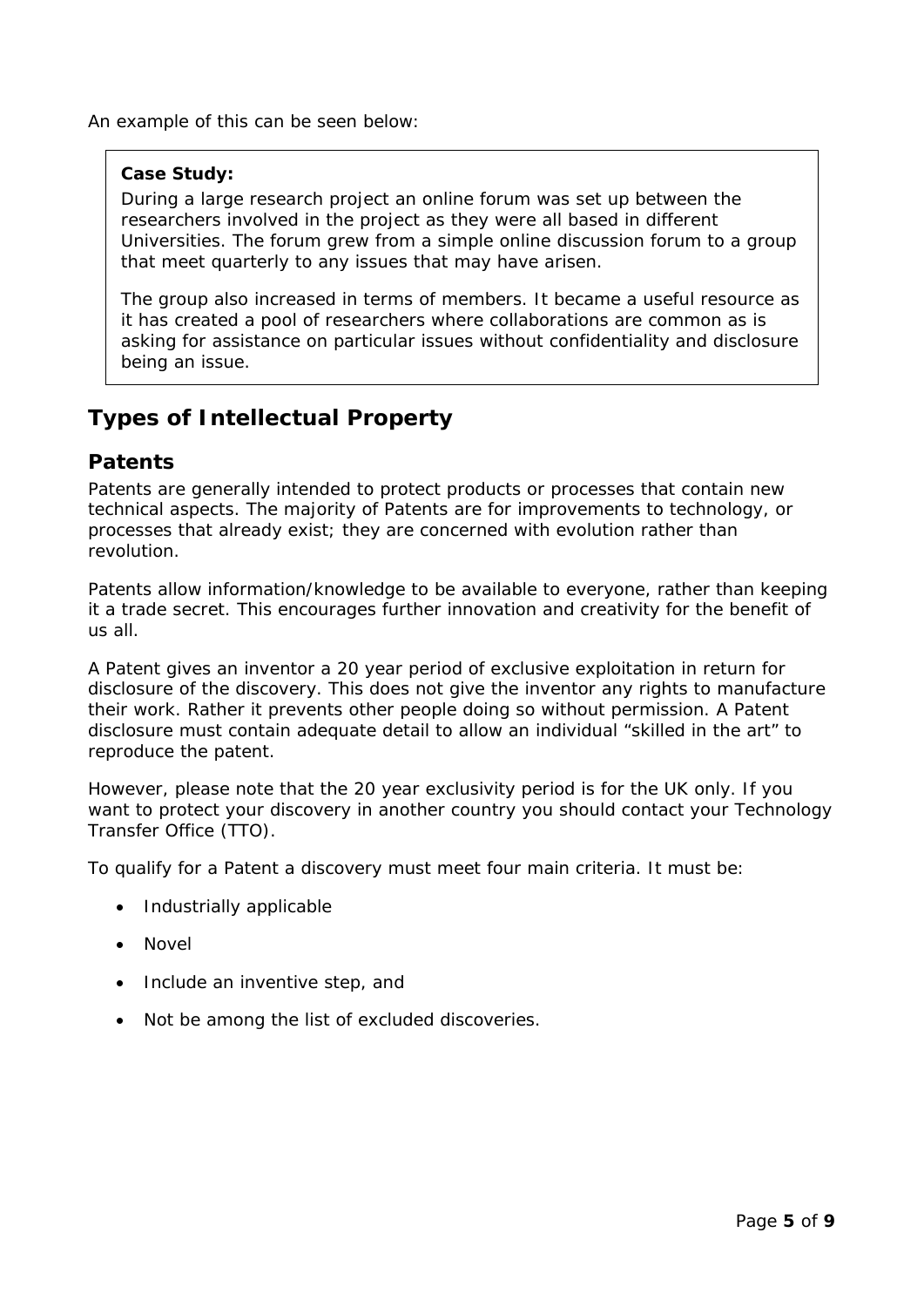#### **Case Study:**

Research was funded to develop a medical product. The Consortium was approaching completion when they discovered that a third party owned a fundamental patent on their underlying technology.

They tried to secure a licence but were unable to do so. The Consortium reconfigured and tried to exploit their technology in a different area.

The Patent process has a long timescale associated with it. A guideline of the timescale in Appendix 1 demonstrates the various stages.

Your TTO will be able to advise you in more detail if your discovery is Patentable.

#### **Know-how**

<span id="page-5-0"></span>Know-how can be very valuable. It includes commercial or technical information that is vital to the research. It covers knowledge of formulae, techniques and business plans.

There is no formal application or registration for protecting know-how. The only way to protect know-how is for all the parties involved to sign a non-disclosure agreement.

#### <span id="page-5-1"></span>**Ways to Commercialise**

#### <span id="page-5-2"></span>**Licensing**

Licensing is a powerful way of allowing a third party to utilise IP without them taking ownership. A licence is a permission to do something that, without the licence, would be an infringement of the IP. The person granting the licence is called the licensor and the person receiving the licence is called the licensee. (Please note that there can be any number of licensees in a licence agreement.)

However, there are different types of licences:

- Exclusive licence a single licensee has the right to use the IP.
- Sole licence a single licensee and the IP owner has the right to use the IP.
- Non-exclusive licence several licensees have the right to use the IP.

A non-exclusive licence is arguably the most common type of licence used within Academia.

When you license your IP to another person it is called "licensing-out." However, on some occasions it maybe that you need gain a licence to use someone else's IP. This is called "licensing-in."

It is more likely that a spin-out company, or industrial partner, is going to be in a position where they need to license-in another person's IP. Normally, academics are in a position to license-out their IP.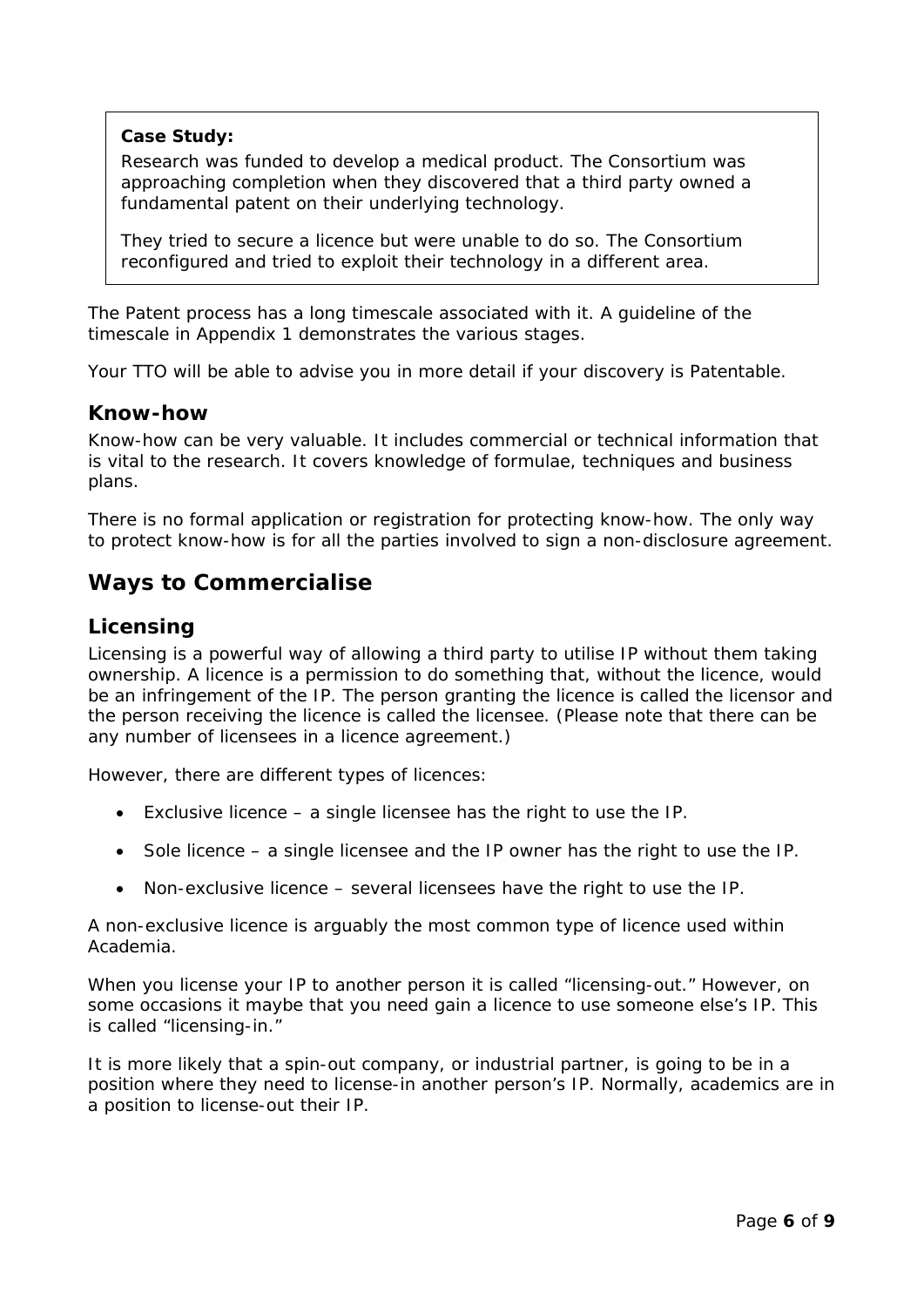#### **Case Study:**

A research project was built around, and relied heavily on, a software package provided by one of the Consortium's Academic members. The academic did not own the software, but licensed it.

When the project then moved into exploitation, the Consortium discovered that the academic collaborator only had an educational licence to the software and that they would need a commercial licence.

The commercial licence was significantly more expensive and permission was refused by the licence holder.

The project completed but the economic case for the end product was severely damaged.

#### **Assignment**

<span id="page-6-0"></span>IP can also be assigned. Assignment is another form of commercialising IP. If you assign your IP to another party you are selling it. Therefore, unlike licensing when you assign IP you will lose all ownership rights.

If you continue to use the IP once you have assigned it you will be infringing on the new owners rights. If you wish to exercise your IP rights in the future licensing would be a more suitable route for commercialisation.

### **Spin-Outs**

<span id="page-6-1"></span>Spin out companies are created using IP. This can be any form of IP ranging from know-how to patents. Basically, when the IP has been sufficiently protected the owner can use it as a basis to form a company.

However, creating a spin out company can be personally time consuming and financially draining. Many who have created a spin out have stated it has been to the detriment of their career. Rather than being able to apply for research and/or publish findings the spin out has consumed all of their time.

There is also no guarantee that the spin out will be successful. Yet, there have been a number of research projects that were initially funded by EPSRC that went on to be spun out successfully.

The success of the spin out, should you chose to commercialise in this way, depends on the support and advise you get from your Technology Transfer Office (TTO.)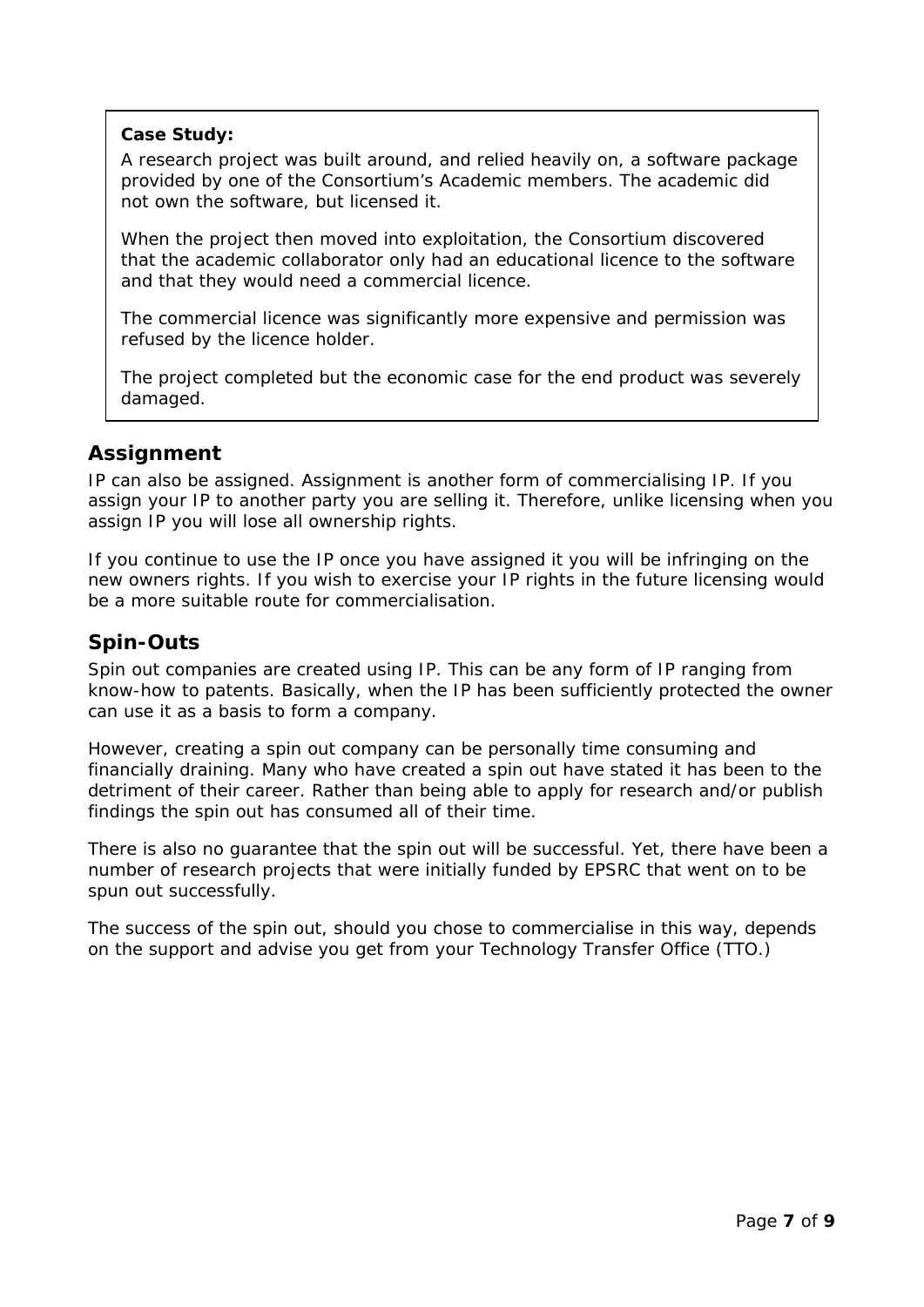#### **Case Study:**

Following initial research into effective bone-graft material a man made replacement for natural bone was developed. The material that was developed was then Patented and used as a basis for a company. The company then made further developments that have many clinical uses, including orthopaedic and spinal applications. The company's products are used in 18 countries worldwide.

On 01 March 2010 it has been announced that the company was to be sold for \$330 million, the sale was completed on 18 March 2010.

The initial research was funded by EPSRC.

## **Role of the Technology Transfer Office**

<span id="page-7-0"></span>Each University has an office/department dedicated to the administration and negotiation of collaboration agreements and commercialisation. They have a number of labels ranging from Enterprise Office to Research Innovation Services, to Technology Transfer Office. For our purposes the term Technology Transfer Office (TTO) will be used to cover all associated labels.

TTO's are a vital part of the collaboration process. You should keep your TTO as up to date as possible with developments regarding your application for funding.

Therefore, you should seek advice from your TTO at the earliest possible stage. We advise that you should contact your TTO at the same time you apply for funding.

## **Why is the Technology Transfer Office important?**

<span id="page-7-1"></span>If you don't keep your TTO informed of any research that you have applied and any possible Collaboration Agreements it can delay things. A delayed Collaboration Agreement can delay the start date of your funded project. In some case Collaboration Agreements have been delayed by up to 12 months. In the worst cases a delayed start date has resulted in one party walking away fro the project.

Your TTO is also important because it is the department that will decide whether or not to patent protect any arising IP. Due to the costs of patent protection not everything can be protected. Please remember that the decision to protect is not yours – it is your TTO's.

The decision regarding protection is not taken lightly. Different TTO's consider different criteria. It is advisable that you liaise with your TTO to find out what this criterion is.